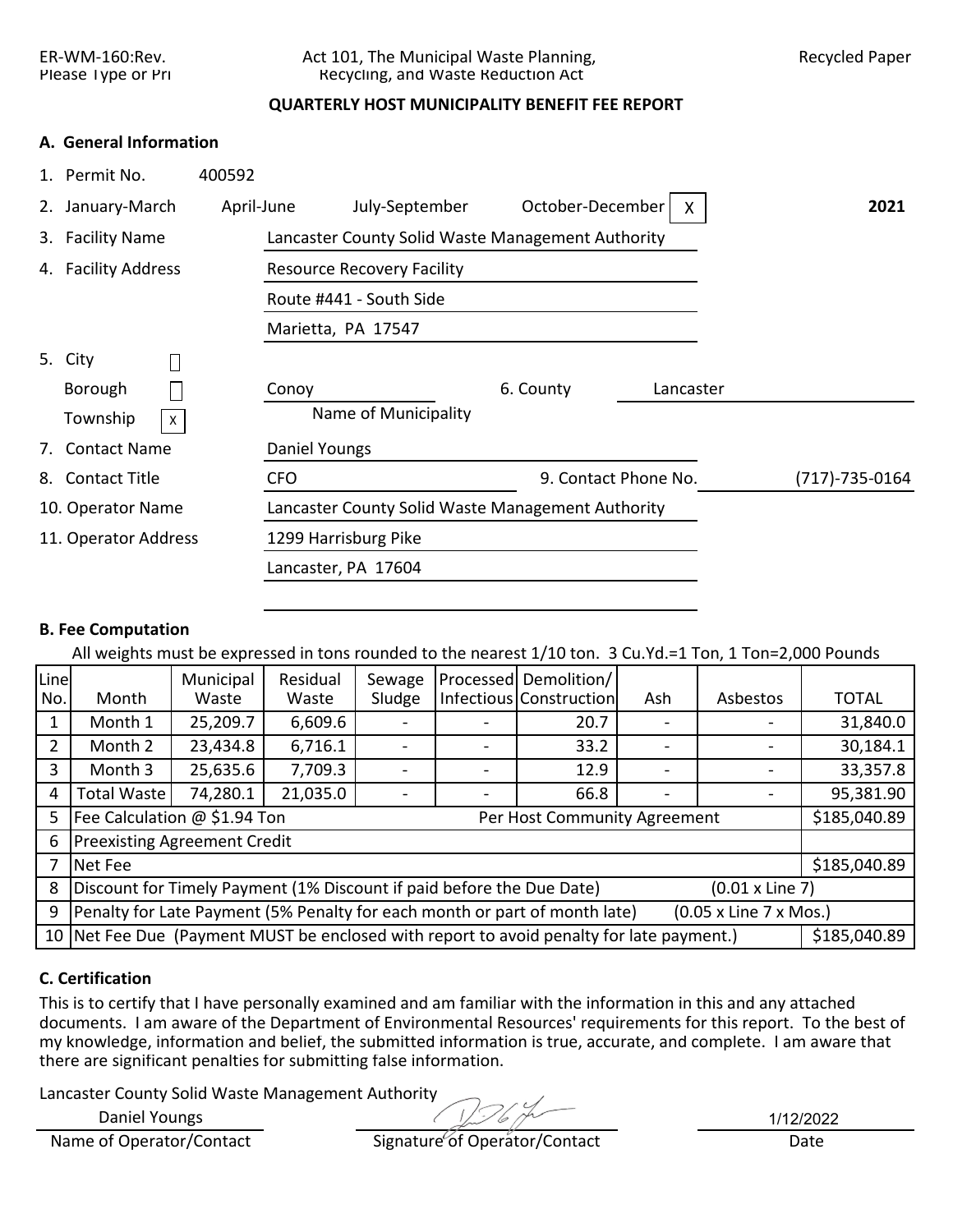

#### **Municipal Waste Landfill and Resource Recovery Quarterly Operations and Recycling Fee Report**

Report generated On : 01/12/2022 15:17:37PM

Page 1 of 9

#### **A. General Information**

- 1. Permit No. : 400592
- 2. Quarter : October-December
- 3. Year : 2021
- 4. Facility Information Change Indicator : No
- 5. Facility Name : LCSWMA RESOURCE FACILITY
- 6. Facility Mailing Address : 1299 Harrisburg Pike, , Lancaster, PA 17603
- 7. Host Municipality :
- 8. County : LANCASTER
- 9. Facility Contact Name : Aaron Cutarelli

10. Phone No. : 717-874-4435

|                |                                                                                                          |                               |                        |        |                                           | B <sub>L</sub> Recycling Fre Computation (check payable to Recycling Eund) Express all <u>weights</u> in tons rounded to the nearest ONE LENTH from (1), 3 Cu. Yd <sub>AUI</sub> Ton, 1 Ton 52 Red to ownds. |                  |                  | Total            |
|----------------|----------------------------------------------------------------------------------------------------------|-------------------------------|------------------------|--------|-------------------------------------------|--------------------------------------------------------------------------------------------------------------------------------------------------------------------------------------------------------------|------------------|------------------|------------------|
| No.            |                                                                                                          | <b>Waste Weight</b><br>(tons) | Waste Weight<br>(tons) | (tons) | Sludge Weight Infectious Weight<br>(tons) | <b>Construction Weight</b><br>(tons)                                                                                                                                                                         | Weight<br>(tons) | Weight<br>(tons) | Weight<br>(tons) |
| 1              | October                                                                                                  | 25,209.8                      | 6,609.6                | 0.0    | 0.0                                       | 20.7                                                                                                                                                                                                         | 0.0              | 0.0              | 31,840.1         |
| $\overline{2}$ | November                                                                                                 | 23,434.9                      | 6,716.1                | 0.0    | 0.0                                       | 33.2                                                                                                                                                                                                         | 0.0              | 0.0              | 30,184.2         |
| 3              | December                                                                                                 | 25,635.7                      | 7,709.3                | 0.0    | 0.0                                       | 12.9                                                                                                                                                                                                         | 0.0              | 0.0              | 33,357.9         |
| $\overline{4}$ | Total                                                                                                    | 74,280.4                      | 21,035.0               | 0.0    | 0.0                                       | 66.8                                                                                                                                                                                                         | 0.0              | 0.0              | 95,382.2         |
| 5              | Nonprocessible Waste (Resource Recovery Facilities); Process Residue or ADC (Landfills) (Tons)           |                               |                        |        |                                           |                                                                                                                                                                                                              |                  |                  | 62.8             |
| 6              | Net Waste (Tons)                                                                                         |                               |                        |        |                                           |                                                                                                                                                                                                              |                  |                  | 95,319.4         |
| $\tau$         | Fee Calculation @\$2.00/Ton $(\$2.00*$ Line 6)                                                           |                               |                        |        |                                           |                                                                                                                                                                                                              |                  |                  | 190,638.80       |
| 8              | Discount for Timely Payment $(1.00\%$ Discount if paid before the Due Date) $(0.01 * Line 7)$            |                               |                        |        |                                           |                                                                                                                                                                                                              |                  |                  | 1,906.39         |
| 9              | Penalty for Late payment (5.00% Penalty for each month or part of month late) (0.05 $*$ line 7 $*$ Mos.) |                               |                        |        |                                           |                                                                                                                                                                                                              |                  |                  | 0.00             |
| 10             | Credit from Previous Overpayment (attach documentation to paper submission)                              |                               |                        |        |                                           |                                                                                                                                                                                                              |                  |                  | 0.00             |
| 11             | Net Fee Due (Payment MUST be enclosed with report to avoid penalty for late payment.)                    |                               |                        |        |                                           |                                                                                                                                                                                                              |                  |                  | 188,732.41       |
|                |                                                                                                          |                               |                        |        |                                           |                                                                                                                                                                                                              |                  |                  |                  |

**C. Environmental Stewardship Fee Computation (landfills only; check payable to Environmental Stewardship Fund)**

N/A Tons (from Line 4 TOTAL)  $*$  \$ 0.25/ton = \$ N/A due.

#### **D. Disposal Fee Computation (landfills only; check payable to Environmental Stewardship Fund)**

N/A Tons (from Line 4 TOTAL) , minus N/A Tons ash and nonprocessible waste from RRF used as ADC, minus N/A Tons hazardous waste converted to nonhazardous \* \$4.00/ton = \$ N/A due.

#### **E. Certification**

This is to certify that I have personally examined and am familiar with the information in this and any attached documents. To the best of my knowledge, information and belief, the submitted information is true, accurate a

### Daniel Youngs 20112/2022

**Name of Authorized Representative (Print) Signature of Authorized Representative Date (mm/dd/yy)**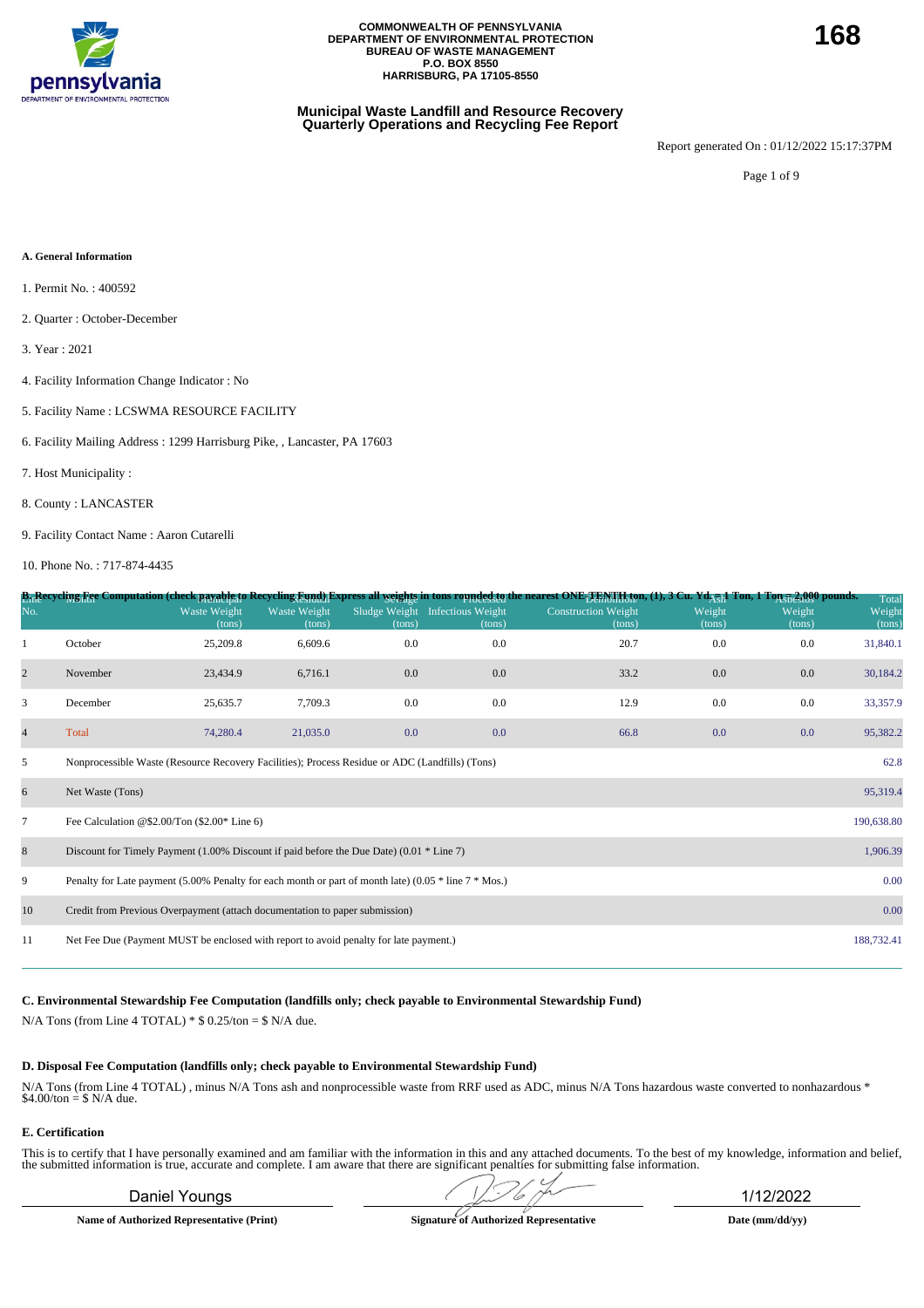

#### **Municipal Waste Landfill and Resource Recovery Quarterly Operations and Recycling Fee Report**

Report generated On : 01/12/2022 15:17:37PM

Page 2 of 9

#### **A. General Information**

- 1. Permit No. : 400592
- 2. Month : October
- 3. Year : 2021
- 4. Page : 1
- 5. Number of Days of Operation : 23

### **B. Monthly Operations Report**

| Line<br>No.     | PA County Code<br>or State Abbrev.<br>If Out of State | Municipal<br>Waste Weight<br>(tons) | Residual<br>Waste Weight<br>(tons) | Sewage<br>Sludge Weight<br>(tons) | Processed<br><b>Infectious Weight</b><br>(tons) | Demolition/<br><b>Construction Weight</b><br>(tons) | Ash<br>Weight<br>(tons) | <b>Asbestos</b><br>Weight<br>(tons) | Total<br>Weight<br>(tons) |
|-----------------|-------------------------------------------------------|-------------------------------------|------------------------------------|-----------------------------------|-------------------------------------------------|-----------------------------------------------------|-------------------------|-------------------------------------|---------------------------|
| $\mathbf{1}$    | 06                                                    | $0.0\,$                             | 54.0                               | 0.0                               | 0.0                                             | $0.0\,$                                             | 0.0                     | 0.0                                 | 54.0                      |
| $\overline{2}$  | 07                                                    | 0.0                                 | 13.6                               | 0.0                               | 0.0                                             | 0.0                                                 | 0.0                     | 0.0                                 | 13.6                      |
| $\overline{3}$  | 09                                                    | 0.0                                 | 172.0                              | 0.0                               | 0.0                                             | 0.0                                                 | 0.0                     | 0.0                                 | 172.0                     |
| $\overline{4}$  | 15                                                    | 0.0                                 | 32.3                               | 0.0                               | 0.0                                             | 0.0                                                 | 0.0                     | 0.0                                 | 32.3                      |
| 5 <sup>5</sup>  | 18                                                    | 0.0                                 | 23.2                               | 0.0                               | 0.0                                             | 0.0                                                 | $0.0\,$                 | 0.0                                 | 23.2                      |
| 6               | 21                                                    | 214.2                               | 98.6                               | 0.0                               | 0.0                                             | 0.0                                                 | 0.0                     | 0.0                                 | 312.8                     |
| $7\overline{ }$ | 22                                                    | 71.4                                | 197.0                              | 0.0                               | 0.0                                             | 0.0                                                 | 0.0                     | 0.0                                 | 268.4                     |
| 8               | DE                                                    | 0.0                                 | 40.8                               | 0.0                               | 0.0                                             | 0.0                                                 | 0.0                     | 0.0                                 | 40.8                      |
| 9               | 36                                                    | 24,248.6                            | 4,026.0                            | 0.0                               | 0.0                                             | 20.7                                                | 0.0                     | 0.0                                 | 28,295.3                  |
| 10              | 38                                                    | $0.0\,$                             | 956.1                              | 0.0                               | 0.0                                             | 0.0                                                 | $0.0\,$                 | 0.0                                 | 956.1                     |
| 11              | 39                                                    | 0.0                                 | 150.1                              | 0.0                               | 0.0                                             | 0.0                                                 | $0.0\,$                 | 0.0                                 | 150.1                     |
| 12              | 40                                                    | 0.0                                 | 270.1                              | 0.0                               | $0.0\,$                                         | 0.0                                                 | 0.0                     | 0.0                                 | 270.1                     |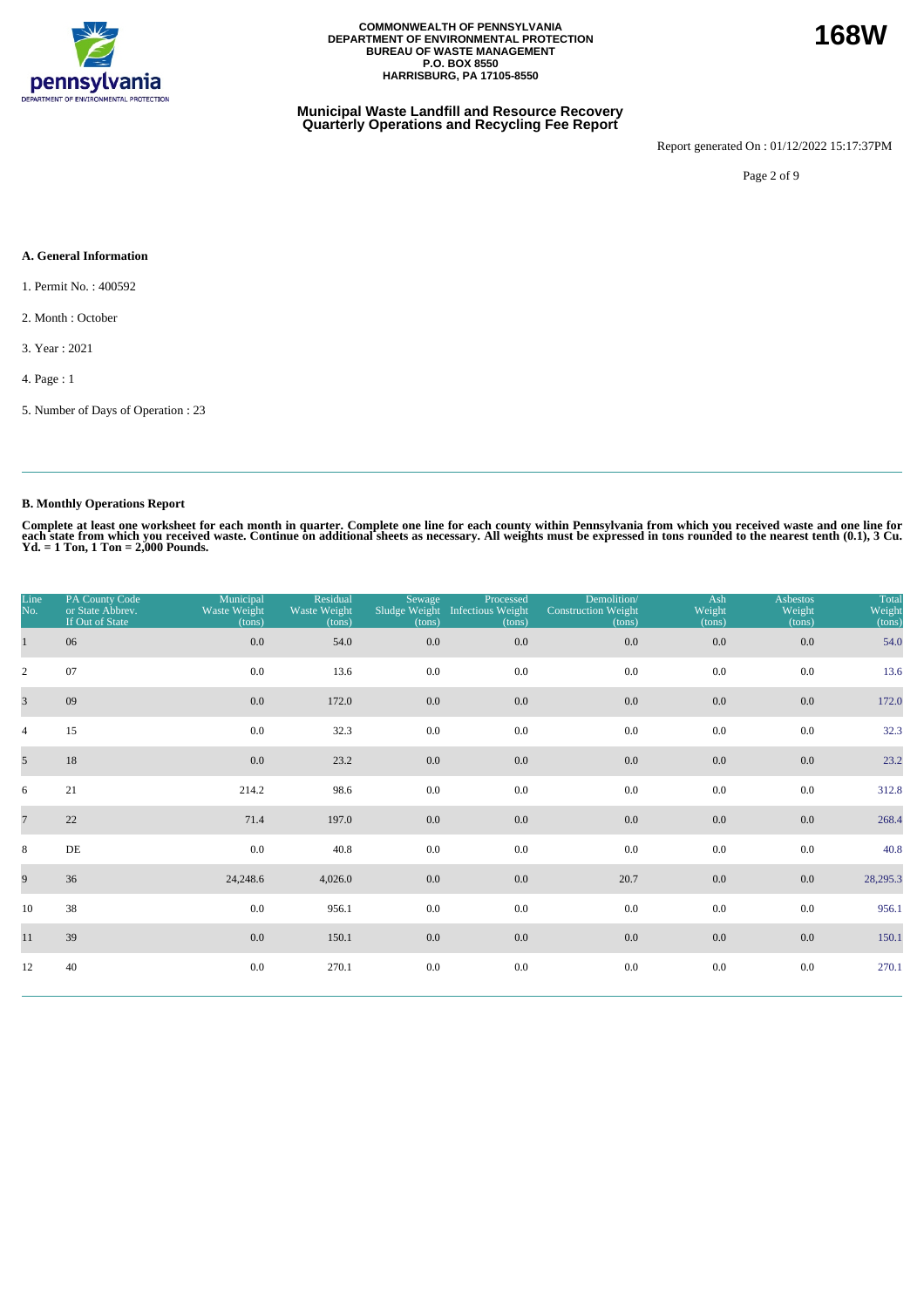

#### **Municipal Waste Landfill and Resource Recovery Quarterly Operations and Recycling Fee Report**

Report generated On : 01/12/2022 15:17:37PM

Page 3 of 9

#### **A. General Information**

- 1. Permit No. : 400592
- 2. Month : October
- 3. Year : 2021
- 4. Page : 2
- 5. Number of Days of Operation : 23

### **B. Monthly Operations Report**

Complete at least one worksheet for each month in quarter. Complete one line for each county within Pennsylvania from which you received waste and one line for<br>each state from which you received waste. Continue on addition

| Line<br>No.             | PA County Code<br>or State Abbrev.<br>If Out of State | Municipal<br>Waste Weight<br>(tons) | Residual<br>Waste Weight<br>(tons) | Sewage<br>(tons) | Processed<br>Sludge Weight Infectious Weight<br>(tons) | Demolition/<br><b>Construction Weight</b><br>(tons) | Ash<br>Weight<br>(tons) | <b>Asbestos</b><br>Weight<br>(tons) | Total<br>Weight<br>(tons) |
|-------------------------|-------------------------------------------------------|-------------------------------------|------------------------------------|------------------|--------------------------------------------------------|-----------------------------------------------------|-------------------------|-------------------------------------|---------------------------|
| $\mathbf{1}$            | $\mbox{MD}$                                           | 0.0                                 | 7.4                                | 0.0              | 0.0                                                    | 0.0                                                 | 0.0                     | 0.0                                 | 7.4                       |
| $\mathbf{2}$            | 45                                                    | 0.0                                 | 30.6                               | 0.0              | $0.0\,$                                                | 0.0                                                 | 0.0                     | 0.0                                 | 30.6                      |
| $\overline{\mathbf{3}}$ | 46                                                    | 0.0                                 | 54.0                               | 0.0              | $0.0\,$                                                | 0.0                                                 | 0.0                     | $0.0\,$                             | 54.0                      |
| $\overline{4}$          | NJ                                                    | 0.0                                 | 23.3                               | 0.0              | 0.0                                                    | 0.0                                                 | 0.0                     | 0.0                                 | 23.3                      |
| 5 <sup>5</sup>          | $_{\mathrm{NY}}$                                      | $0.0\,$                             | 54.4                               | 0.0              | $0.0\,$                                                | 0.0                                                 | 0.0                     | $0.0\,$                             | 54.4                      |
| 6                       | $_{\mathrm{NC}}$                                      | 0.0                                 | 156.4                              | 0.0              | 0.0                                                    | 0.0                                                 | 0.0                     | 0.0                                 | 156.4                     |
| $7\overline{ }$         | 48                                                    | 0.0                                 | 12.9                               | 0.0              | 0.0                                                    | 0.0                                                 | 0.0                     | 0.0                                 | 12.9                      |
| 8                       | 49                                                    | 0.0                                 | 2.7                                | 0.0              | 0.0                                                    | 0.0                                                 | 0.0                     | 0.0                                 | 2.7                       |
| 9                       | 51                                                    | 675.6                               | 5.4                                | 0.0              | 0.0                                                    | 0.0                                                 | 0.0                     | 0.0                                 | 681.0                     |
| 10                      | 54                                                    | 0.0                                 | 15.5                               | 0.0              | 0.0                                                    | 0.0                                                 | 0.0                     | 0.0                                 | 15.5                      |
| 11                      | 66                                                    | 0.0                                 | 173.6                              | 0.0              | $0.0\,$                                                | 0.0                                                 | 0.0                     | 0.0                                 | 173.6                     |
| 12                      | 67                                                    | 0.0                                 | 39.6                               | 0.0              | 0.0                                                    | 0.0                                                 | 0.0                     | 0.0                                 | 39.6                      |
| 13                      | <b>Monthly Total</b>                                  | 25,209.8                            | 6,609.6                            | 0.0              | 0.0                                                    | 20.7                                                | 0.0                     | 0.0                                 | 31,840.1                  |

**168W**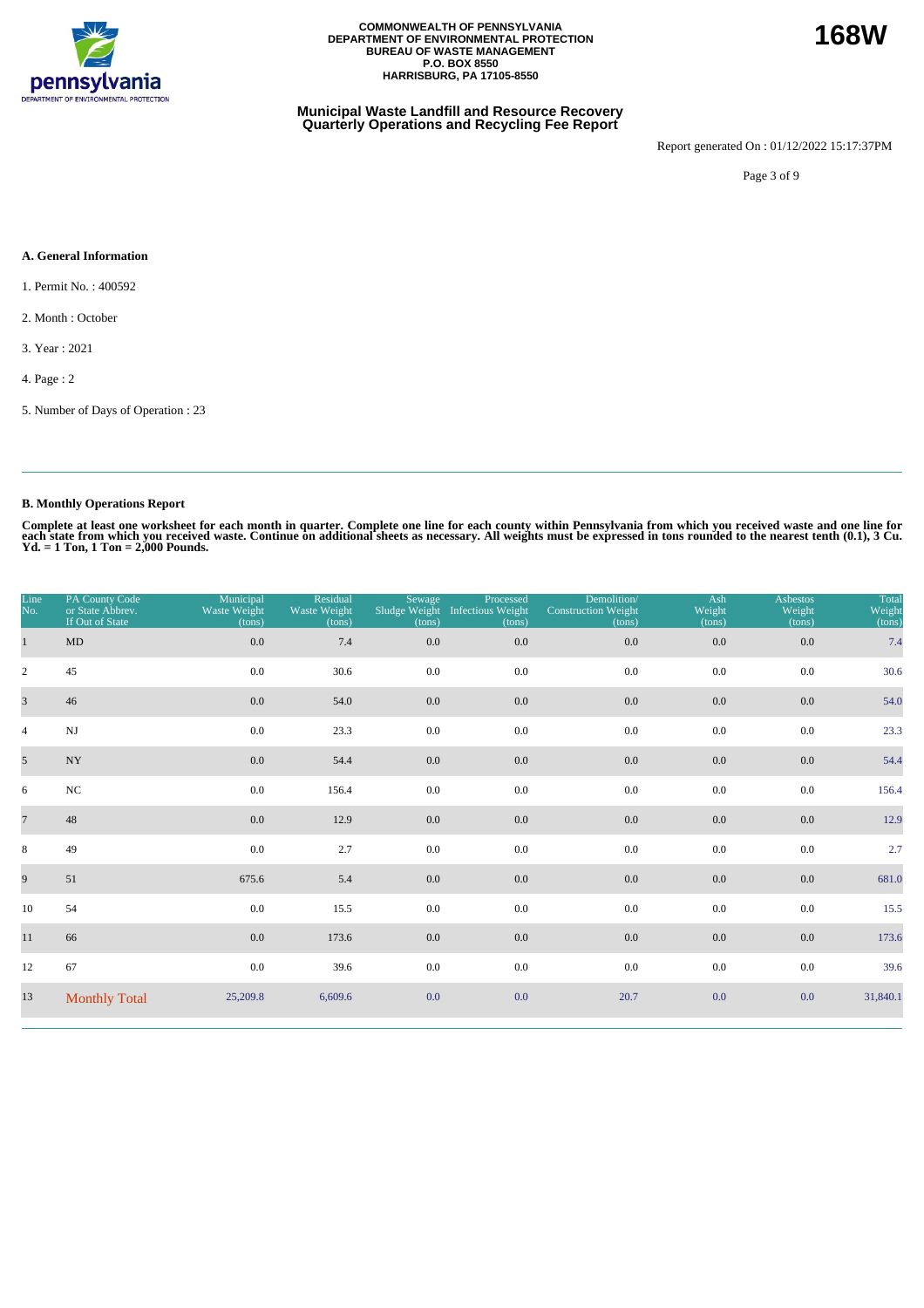

#### **Municipal Waste Landfill and Resource Recovery Quarterly Operations and Recycling Fee Report**

Report generated On : 01/12/2022 15:17:37PM

Page 4 of 9

#### **A. General Information**

- 1. Permit No. : 400592
- 2. Month : November
- 3. Year : 2021
- 4. Page : 3
- 5. Number of Days of Operation : 23

### **B. Monthly Operations Report**

| Line<br>No.    | PA County Code<br>or State Abbrev.<br>If Out of State | Municipal<br>Waste Weight<br>(tons) | Residual<br>Waste Weight<br>(tons) | Sewage<br>(tons) | Processed<br>Sludge Weight Infectious Weight<br>(tons) | Demolition/<br><b>Construction Weight</b><br>(tons) | Ash<br>Weight<br>(tons) | <b>Asbestos</b><br>Weight<br>(tons) | Total<br>Weight<br>(tons) |
|----------------|-------------------------------------------------------|-------------------------------------|------------------------------------|------------------|--------------------------------------------------------|-----------------------------------------------------|-------------------------|-------------------------------------|---------------------------|
| $\mathbf{1}$   | 06                                                    | $0.0\,$                             | 39.1                               | 0.0              | 0.0                                                    | 0.0                                                 | 0.0                     | 0.0                                 | 39.1                      |
| $\overline{c}$ | 07                                                    | 0.0                                 | 4.3                                | 0.0              | 0.0                                                    | 0.0                                                 | 0.0                     | 0.0                                 | 4.3                       |
| $\overline{3}$ | 09                                                    | 0.0                                 | 187.7                              | 0.0              | 0.0                                                    | $0.0\,$                                             | 0.0                     | 0.0                                 | 187.7                     |
| $\overline{4}$ | 11                                                    | 0.0                                 | 15.7                               | 0.0              | 0.0                                                    | 0.0                                                 | 0.0                     | 0.0                                 | 15.7                      |
| 5 <sup>5</sup> | 15                                                    | 0.0                                 | 20.6                               | 0.0              | 0.0                                                    | 0.0                                                 | 0.0                     | 0.0                                 | 20.6                      |
| 6              | 18                                                    | 0.0                                 | 12.0                               | 0.0              | 0.0                                                    | 0.0                                                 | 0.0                     | 0.0                                 | 12.0                      |
| $\overline{7}$ | 21                                                    | 0.0                                 | 0.4                                | $0.0\,$          | 0.0                                                    | $0.0\,$                                             | 0.0                     | 0.0                                 | 0.4                       |
| 8              | 22                                                    | 68.3                                | 242.1                              | 0.0              | 0.0                                                    | 0.0                                                 | 0.0                     | 0.0                                 | 310.4                     |
| 9              | DE                                                    | 0.0                                 | 120.8                              | 0.0              | 0.0                                                    | $0.0\,$                                             | 0.0                     | 0.0                                 | 120.8                     |
| 10             | FL                                                    | 0.0                                 | 12.3                               | 0.0              | 0.0                                                    | 0.0                                                 | 0.0                     | 0.0                                 | 12.3                      |
| 11             | 36                                                    | 22,849.3                            | 4,414.1                            | $0.0\,$          | 0.0                                                    | 33.2                                                | 0.0                     | 0.0                                 | 27,296.6                  |
| 12             | 38                                                    | 0.0                                 | 486.8                              | 0.0              | 0.0                                                    | 0.0                                                 | 0.0                     | 0.0                                 | 486.8                     |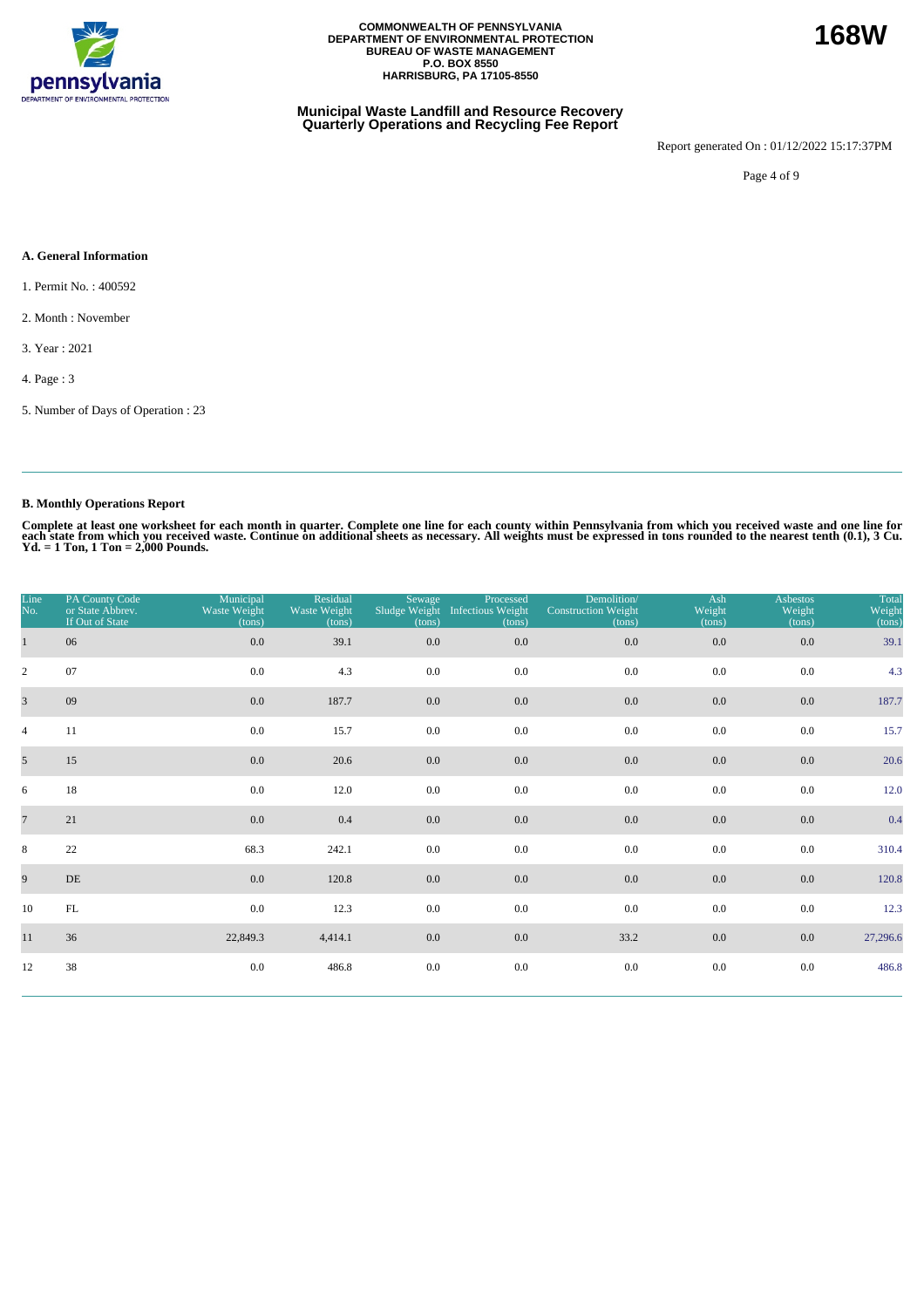

#### **Municipal Waste Landfill and Resource Recovery Quarterly Operations and Recycling Fee Report**

Report generated On : 01/12/2022 15:17:37PM

**168W**

Page 5 of 9

#### **A. General Information**

- 1. Permit No. : 400592
- 2. Month : November
- 3. Year : 2021
- 4. Page : 4
- 5. Number of Days of Operation : 23

### **B. Monthly Operations Report**

| Line<br>No.     | PA County Code<br>or State Abbrev.<br>If Out of State | Municipal<br>Waste Weight<br>(tons) | Residual<br>Waste Weight<br>(tons) | Sewage<br>(tons) | Processed<br>Sludge Weight Infectious Weight<br>(tons) | Demolition/<br><b>Construction Weight</b><br>(tons) | Ash<br>Weight<br>(tons) | <b>Asbestos</b><br>Weight<br>(tons) | Total<br>Weight<br>(tons) |
|-----------------|-------------------------------------------------------|-------------------------------------|------------------------------------|------------------|--------------------------------------------------------|-----------------------------------------------------|-------------------------|-------------------------------------|---------------------------|
|                 | 39                                                    | 0.0                                 | 126.1                              | 0.0              | 0.0                                                    | $0.0\,$                                             | 0.0                     | 0.0                                 | 126.1                     |
| $\overline{c}$  | 40                                                    | 0.0                                 | 258.7                              | 0.0              | 0.0                                                    | 0.0                                                 | 0.0                     | 0.0                                 | 258.7                     |
| $\overline{3}$  | $\mbox{MD}$                                           | 0.0                                 | 4.4                                | 0.0              | 0.0                                                    | $0.0\,$                                             | 0.0                     | 0.0                                 | 4.4                       |
| $\overline{4}$  | 45                                                    | 0.0                                 | 82.5                               | 0.0              | 0.0                                                    | 0.0                                                 | 0.0                     | 0.0                                 | 82.5                      |
| 5 <sup>5</sup>  | 46                                                    | 0.0                                 | 106.2                              | $0.0\,$          | 0.0                                                    | 0.0                                                 | $0.0\,$                 | 0.0                                 | 106.2                     |
| 6               | $\mathbf{N}\mathbf{J}$                                | 0.0                                 | 34.1                               | 0.0              | 0.0                                                    | 0.0                                                 | 0.0                     | 0.0                                 | 34.1                      |
| $7\overline{ }$ | NC                                                    | 0.0                                 | 170.6                              | $0.0\,$          | 0.0                                                    | 0.0                                                 | 0.0                     | 0.0                                 | 170.6                     |
| 8               | 48                                                    | 0.0                                 | 11.6                               | 0.0              | 0.0                                                    | 0.0                                                 | 0.0                     | 0.0                                 | 11.6                      |
| 9               | 49                                                    | 0.0                                 | 33.0                               | $0.0\,$          | 0.0                                                    | $0.0\,$                                             | 0.0                     | 0.0                                 | 33.0                      |
| 10              | 51                                                    | 517.3                               | 4.5                                | 0.0              | 0.0                                                    | 0.0                                                 | 0.0                     | 0.0                                 | 521.8                     |
| 11              | 54                                                    | $0.0\,$                             | 15.3                               | $0.0\,$          | 0.0                                                    | 0.0                                                 | $0.0\,$                 | 0.0                                 | 15.3                      |
| 12              | 61                                                    | $0.0\,$                             | 7.1                                | 0.0              | 0.0                                                    | 0.0                                                 | 0.0                     | 0.0                                 | 7.1                       |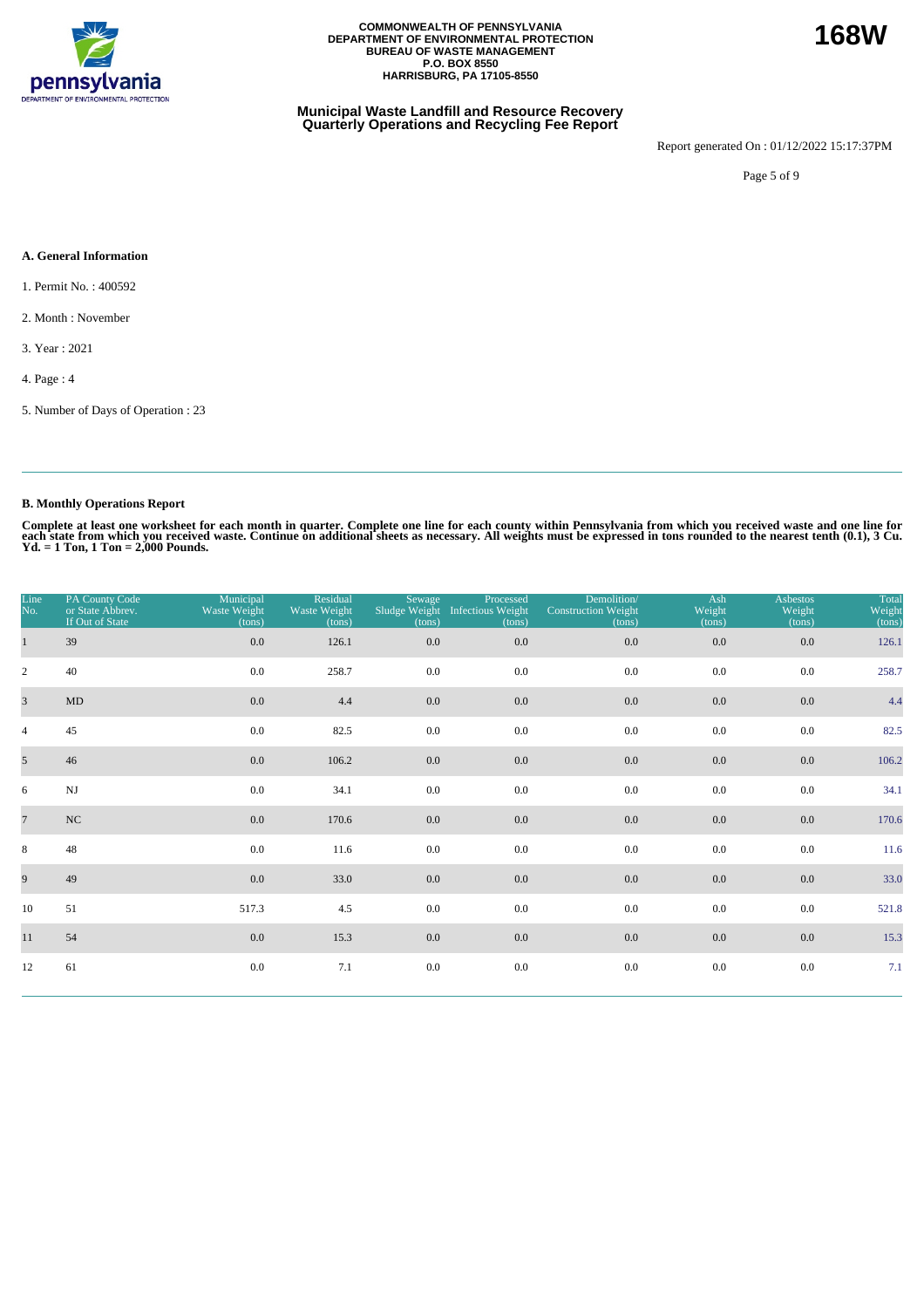

#### **Municipal Waste Landfill and Resource Recovery Quarterly Operations and Recycling Fee Report**

Report generated On : 01/12/2022 15:17:37PM

Page 6 of 9

#### **A. General Information**

- 1. Permit No. : 400592
- 2. Month : November
- 3. Year : 2021
- 4. Page : 5
- 5. Number of Days of Operation : 23

### **B. Monthly Operations Report**

| Line<br>No.             | PA County Code<br>or State Abbrev.<br>If Out of State | Municipal<br>Waste Weight<br>(tons) | Residual<br>Waste Weight<br>(tons) | Sewage<br>Sludge Weight<br>(tons) | Processed<br><b>Infectious Weight</b><br>(tons) | Demolition/<br><b>Construction Weight</b><br>(tons) | Ash<br>Weight<br>(tons) | <b>Asbestos</b><br>Weight<br>(tons) | <b>Total</b><br>Weight<br>(tons) |
|-------------------------|-------------------------------------------------------|-------------------------------------|------------------------------------|-----------------------------------|-------------------------------------------------|-----------------------------------------------------|-------------------------|-------------------------------------|----------------------------------|
| $\mathbf{1}$            | 65                                                    | 0.0                                 | 31.5                               | 0.0                               | $0.0\,$                                         | 0.0                                                 | $0.0\,$                 | 0.0                                 | 31.5                             |
| $\overline{2}$          | 66                                                    | 0.0                                 | 179.6                              | 0.0                               | 0.0                                             | 0.0                                                 | 0.0                     | 0.0                                 | 179.6                            |
| $\overline{\mathbf{3}}$ | 67                                                    | 0.0                                 | 95.0                               | 0.0                               | $0.0\,$                                         | 0.0                                                 | 0.0                     | 0.0                                 | 95.0                             |
| $\overline{4}$          |                                                       |                                     |                                    |                                   |                                                 |                                                     |                         |                                     |                                  |
| $\mathfrak{S}$          |                                                       |                                     |                                    |                                   |                                                 |                                                     |                         |                                     |                                  |
| 6                       |                                                       |                                     |                                    |                                   |                                                 |                                                     |                         |                                     |                                  |
| $\overline{7}$          |                                                       |                                     |                                    |                                   |                                                 |                                                     |                         |                                     |                                  |
| $\,8\,$                 |                                                       |                                     |                                    |                                   |                                                 |                                                     |                         |                                     |                                  |
| 9                       |                                                       |                                     |                                    |                                   |                                                 |                                                     |                         |                                     |                                  |
| 10                      |                                                       |                                     |                                    |                                   |                                                 |                                                     |                         |                                     |                                  |
| $11\,$                  |                                                       |                                     |                                    |                                   |                                                 |                                                     |                         |                                     |                                  |
| 12                      |                                                       |                                     |                                    |                                   |                                                 |                                                     |                         |                                     |                                  |
| 13                      | <b>Monthly Total</b>                                  | 23,434.9                            | 6,716.1                            | 0.0                               | 0.0                                             | 33.2                                                | 0.0                     | 0.0                                 | 30,184.2                         |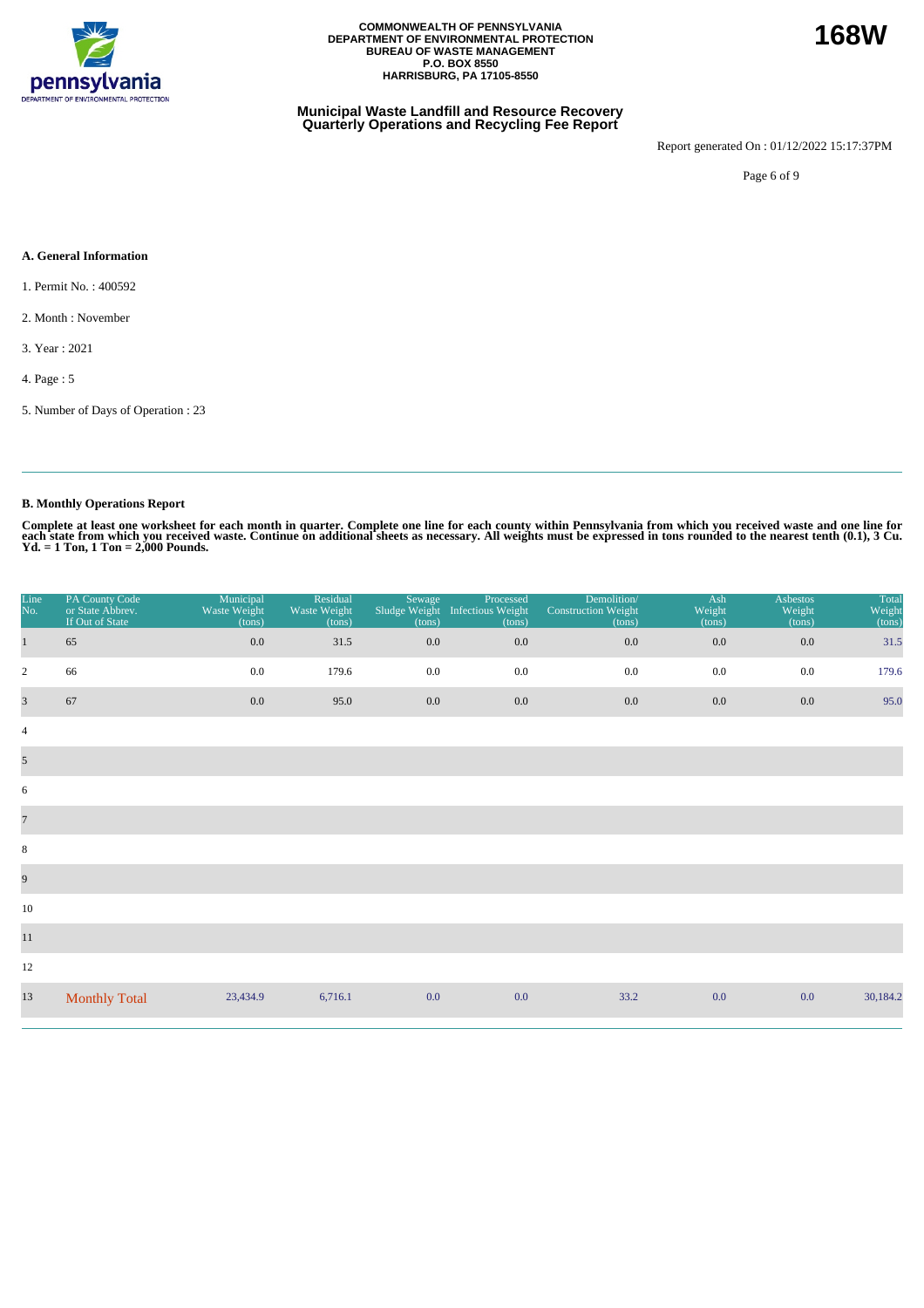

#### **Municipal Waste Landfill and Resource Recovery Quarterly Operations and Recycling Fee Report**

Report generated On : 01/12/2022 15:17:37PM

**168W**

Page 7 of 9

#### **A. General Information**

- 1. Permit No. : 400592
- 2. Month : December
- 3. Year : 2021
- 4. Page : 6
- 5. Number of Days of Operation : 24

### **B. Monthly Operations Report**

| Line<br>No.    | PA County Code<br>or State Abbrev.<br>If Out of State | Municipal<br>Waste Weight<br>(tons) | Residual<br>Waste Weight<br>(tons) | Sewage<br>(tons) | Processed<br>Sludge Weight Infectious Weight<br>(tons) | Demolition/<br><b>Construction Weight</b><br>(tons) | Ash<br>Weight<br>(tons) | <b>Asbestos</b><br>Weight<br>(tons) | Total<br>Weight<br>(tons) |
|----------------|-------------------------------------------------------|-------------------------------------|------------------------------------|------------------|--------------------------------------------------------|-----------------------------------------------------|-------------------------|-------------------------------------|---------------------------|
| $\mathbf{1}$   | 06                                                    | 11.9                                | 52.6                               | $0.0\,$          | 0.0                                                    | $0.0\,$                                             | 0.0                     | 0.0                                 | 64.5                      |
| $\overline{2}$ | 07                                                    | 0.0                                 | 5.4                                | 0.0              | 0.0                                                    | 0.0                                                 | 0.0                     | 0.0                                 | 5.4                       |
| $\overline{3}$ | 09                                                    | 0.0                                 | 172.9                              | 0.0              | 0.0                                                    | 0.0                                                 | 0.0                     | 0.0                                 | 172.9                     |
| $\overline{4}$ | 11                                                    | 0.0                                 | 5.7                                | 0.0              | 0.0                                                    | 0.0                                                 | 0.0                     | 0.0                                 | 5.7                       |
| 5 <sup>5</sup> | 15                                                    | 0.0                                 | 27.0                               | $0.0\,$          | 0.0                                                    | 0.0                                                 | 0.0                     | 0.0                                 | 27.0                      |
| 6              | 18                                                    | 0.0                                 | 13.4                               | 0.0              | 0.0                                                    | 0.0                                                 | 0.0                     | 0.0                                 | 13.4                      |
| $\overline{7}$ | 21                                                    | 88.5                                | 1.2                                | 0.0              | 0.0                                                    | 0.0                                                 | 0.0                     | 0.0                                 | 89.7                      |
| 8              | 22                                                    | 113.3                               | 345.8                              | 0.0              | 0.0                                                    | 0.0                                                 | 0.0                     | 0.0                                 | 459.1                     |
| 9              | DE                                                    | 0.0                                 | 34.5                               | 0.0              | 0.0                                                    | $0.0\,$                                             | 0.0                     | 0.0                                 | 34.5                      |
| 10             | 36                                                    | 24,934.4                            | 4,930.8                            | 0.0              | 0.0                                                    | 12.9                                                | 0.0                     | 0.0                                 | 29,878.1                  |
| 11             | 38                                                    | 0.0                                 | 719.9                              | $0.0\,$          | 0.0                                                    | $0.0\,$                                             | 0.0                     | 0.0                                 | 719.9                     |
| 12             | 39                                                    | $0.0\,$                             | 223.2                              | 0.0              | 0.0                                                    | $0.0\,$                                             | 0.0                     | 0.0                                 | 223.2                     |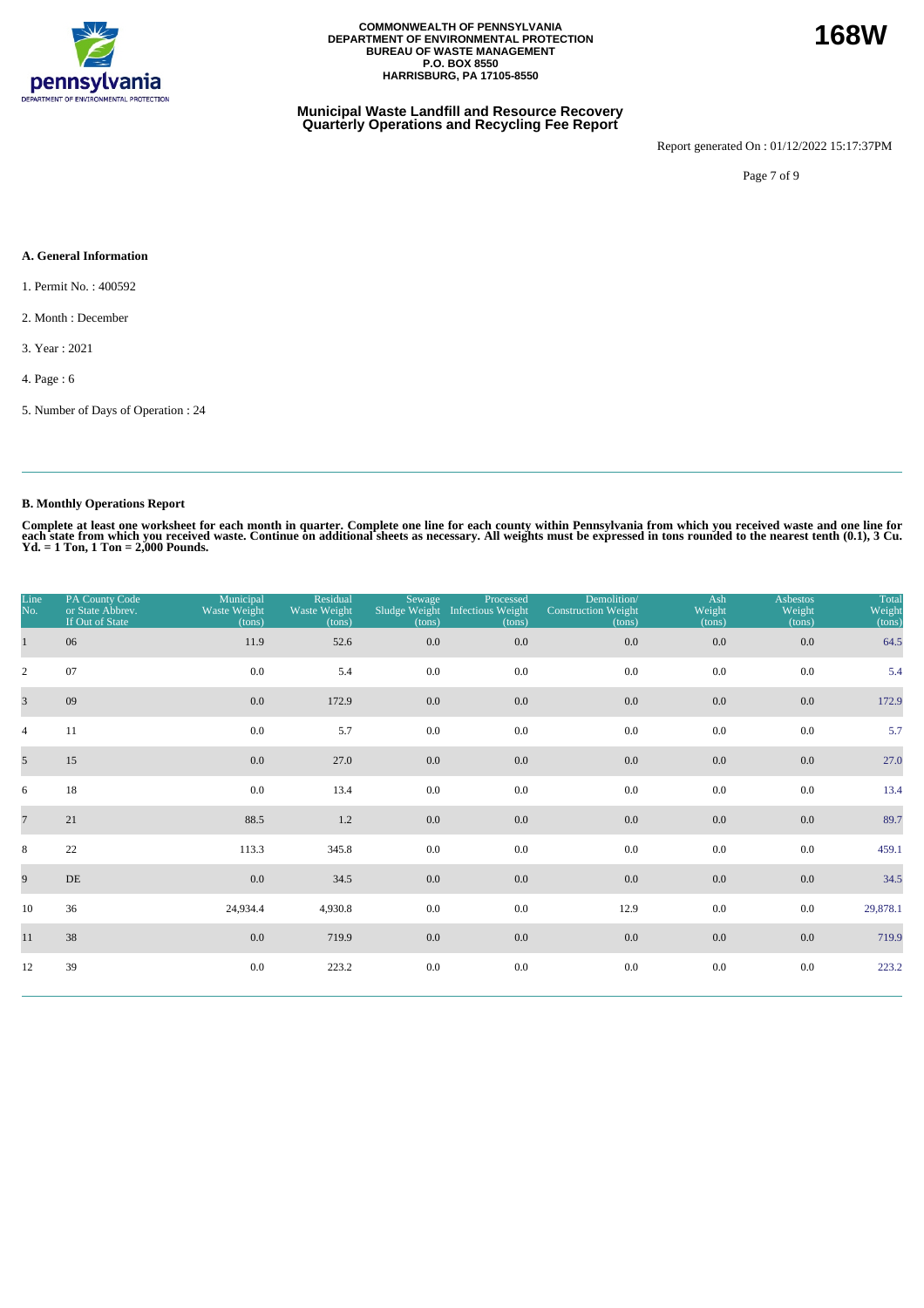

#### **Municipal Waste Landfill and Resource Recovery Quarterly Operations and Recycling Fee Report**

Report generated On : 01/12/2022 15:17:37PM

**168W**

Page 8 of 9

#### **A. General Information**

- 1. Permit No. : 400592
- 2. Month : December
- 3. Year : 2021
- 4. Page : 7
- 5. Number of Days of Operation : 24

### **B. Monthly Operations Report**

| Line<br>No.    | PA County Code<br>or State Abbrev.<br>If Out of State | Municipal<br>Waste Weight<br>(tons) | Residual<br>Waste Weight<br>(tons) | Sewage<br>(tons) | Processed<br>Sludge Weight Infectious Weight<br>(tons) | Demolition/<br><b>Construction Weight</b><br>(tons) | Ash<br>Weight<br>(tons) | Asbestos<br>Weight<br>(tons) | Total<br>Weight<br>(tons) |
|----------------|-------------------------------------------------------|-------------------------------------|------------------------------------|------------------|--------------------------------------------------------|-----------------------------------------------------|-------------------------|------------------------------|---------------------------|
|                | 40                                                    | 0.0                                 | 247.4                              | $0.0\,$          | 0.0                                                    | $0.0\,$                                             | 0.0                     | 0.0                          | 247.4                     |
| $\overline{c}$ | MD                                                    | 0.0                                 | 4.1                                | 0.0              | 0.0                                                    | 0.0                                                 | 0.0                     | 0.0                          | 4.1                       |
| $\overline{3}$ | 45                                                    | 0.0                                 | 312.4                              | 0.0              | 0.0                                                    | $0.0\,$                                             | 0.0                     | 0.0                          | 312.4                     |
| $\overline{4}$ | 46                                                    | 0.0                                 | 93.5                               | 0.0              | 0.0                                                    | 0.0                                                 | 0.0                     | 0.0                          | 93.5                      |
| 5 <sup>5</sup> | NJ                                                    | 249.1                               | 131.8                              | $0.0\,$          | $0.0\,$                                                | 0.0                                                 | $0.0\,$                 | 0.0                          | 380.9                     |
| 6              | $_{\mathrm{NY}}$                                      | 0.0                                 | 13.5                               | 0.0              | 0.0                                                    | 0.0                                                 | 0.0                     | 0.0                          | 13.5                      |
| $\overline{7}$ | NC                                                    | $0.0\,$                             | 137.7                              | $0.0\,$          | 0.0                                                    | $0.0\,$                                             | 0.0                     | 0.0                          | 137.7                     |
| 8              | 48                                                    | 0.0                                 | 17.3                               | 0.0              | 0.0                                                    | 0.0                                                 | 0.0                     | 0.0                          | 17.3                      |
| 9              | 49                                                    | 0.0                                 | 14.8                               | $0.0\,$          | 0.0                                                    | 0.0                                                 | 0.0                     | 0.0                          | 14.8                      |
| 10             | 51                                                    | 238.5                               | $0.0\,$                            | 0.0              | 0.0                                                    | 0.0                                                 | 0.0                     | 0.0                          | 238.5                     |
| 11             | 54                                                    | 0.0                                 | 19.1                               | $0.0\,$          | 0.0                                                    | 0.0                                                 | 0.0                     | 0.0                          | 19.1                      |
| 12             | 61                                                    | $0.0\,$                             | 4.5                                | 0.0              | 0.0                                                    | 0.0                                                 | 0.0                     | 0.0                          | 4.5                       |